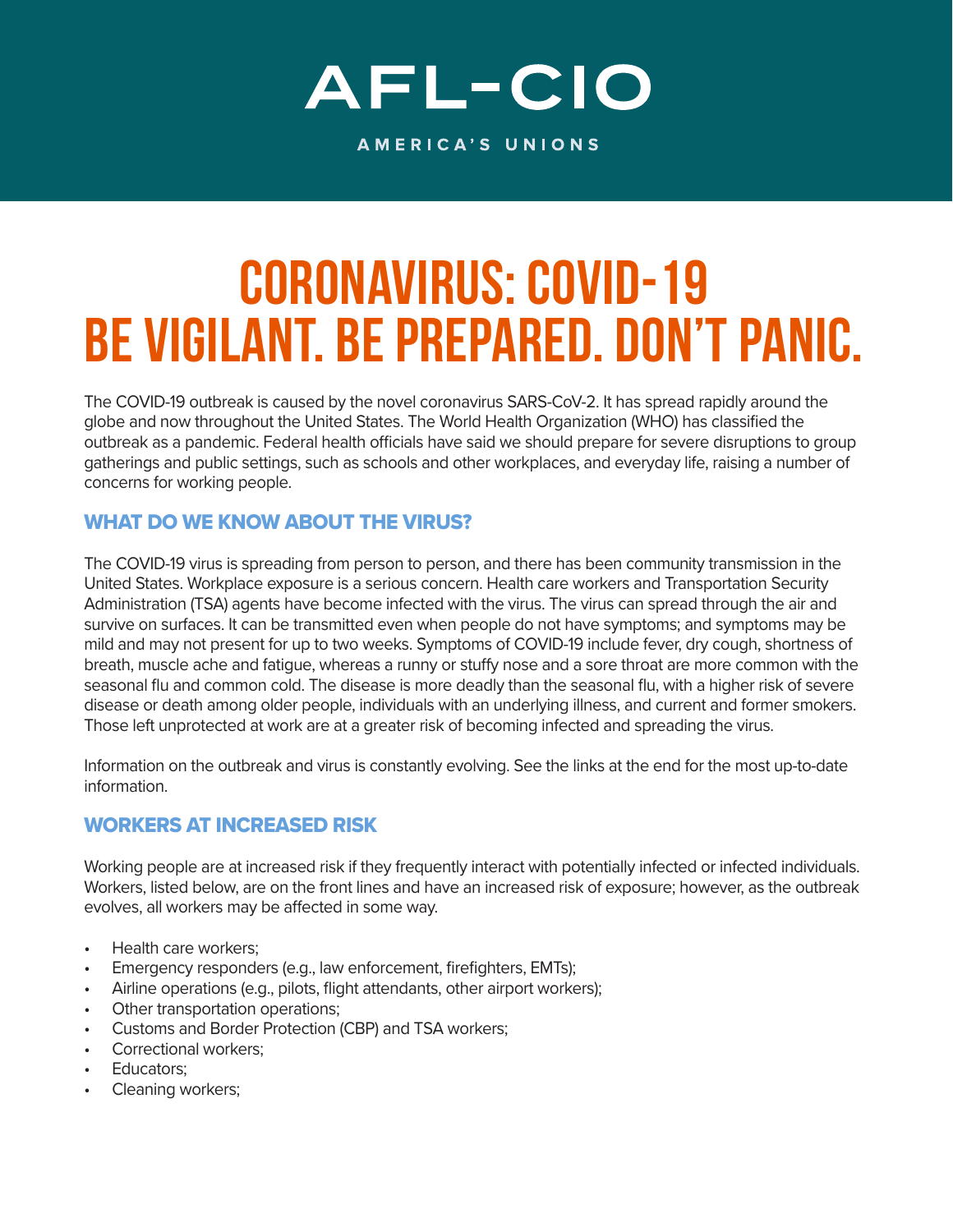- Workers who have been identified as "essential personnel" by their employers during an outbreak or quarantine; and
- Other workers with broad exposure to the public.

#### PRIORITIES FOR WORKERS AND UNIONS

- Comprehensive workplace plans to identify potential exposure routes, controls to mitigate risk, such as isolation, social distancing and personal protective equipment, and training procedures.
- Emphasis on personal hygiene practices, hand-washing and respiratory etiquette.
- Protocols to clean and disinfect frequently touched objects and surfaces.
- Adherence to Centers for Disease Control and Prevention (CDC) recommendations when hosting and attending events or large gatherings. These recommendations may change as the situation evolves.
- Strong standards and guidance from agencies in charge of protecting different groups of workers that recognize the necessity for airborne protections for front-line workers.
- Adequate supplies of personal protective equipment, especially N95 respirators and those offering a greater level of protection, and respirator fit testing.
- Plans for supply shortages, including triage and prioritization.
- Protocols in case of a workplace or community outbreak, including possible self-quarantine or workplace quarantine.
- Resources and preparation for a surge in demand for health services, including hospital beds and caregivers.
- Much greater capacity for coronavirus testing, with a priority for testing health care workers who take care of patients.
- Policies to make it possible for sick workers, quarantined workers, parents of children whose schools have closed and workers caring for loved ones in these situations to stay at home without the loss of pay, seniority or benefits.
- Policies to ensure that workers are not discouraged by cost considerations from seeking preventive treatment, testing, ongoing treatment or, eventually, voluntary vaccination.
- Policies to address the pandemic's impact on the U.S. economy and on specific sectors, with a guarantee that any sectoral assistance actually benefits workers.

#### WHAT WE'VE DONE

- Launched immediate and ongoing response and coordination of information and expertise to address affiliate needs.
- Petitioned the Occupational Safety and Health Administration (OSHA) to issue an emergency temporary standard for infectious diseases to protect all at-risk workers from COVID-19 and future infectious diseases.
- Procured supplemental funding that included worker health and safety training in emergency response preparedness and workplace procedures.
- Requested Congress to pass COVID-19 legislation and economic stimulus legislation that includes priorities of working people.

#### WHAT WE'RE DOING

- Working with Congress, federal agencies, and state and local governments to ensure workers are at the forefront of the U.S. strategy to contain the COVID-19 pandemic.
- Ensuring working people have the health and safety resources, training, and tools needed to be protected at work during this crisis.
- Demanding strong enforceable standards to ensure that employers provide workers the necessary protections to keep them safe from all injuries and illnesses on the job.